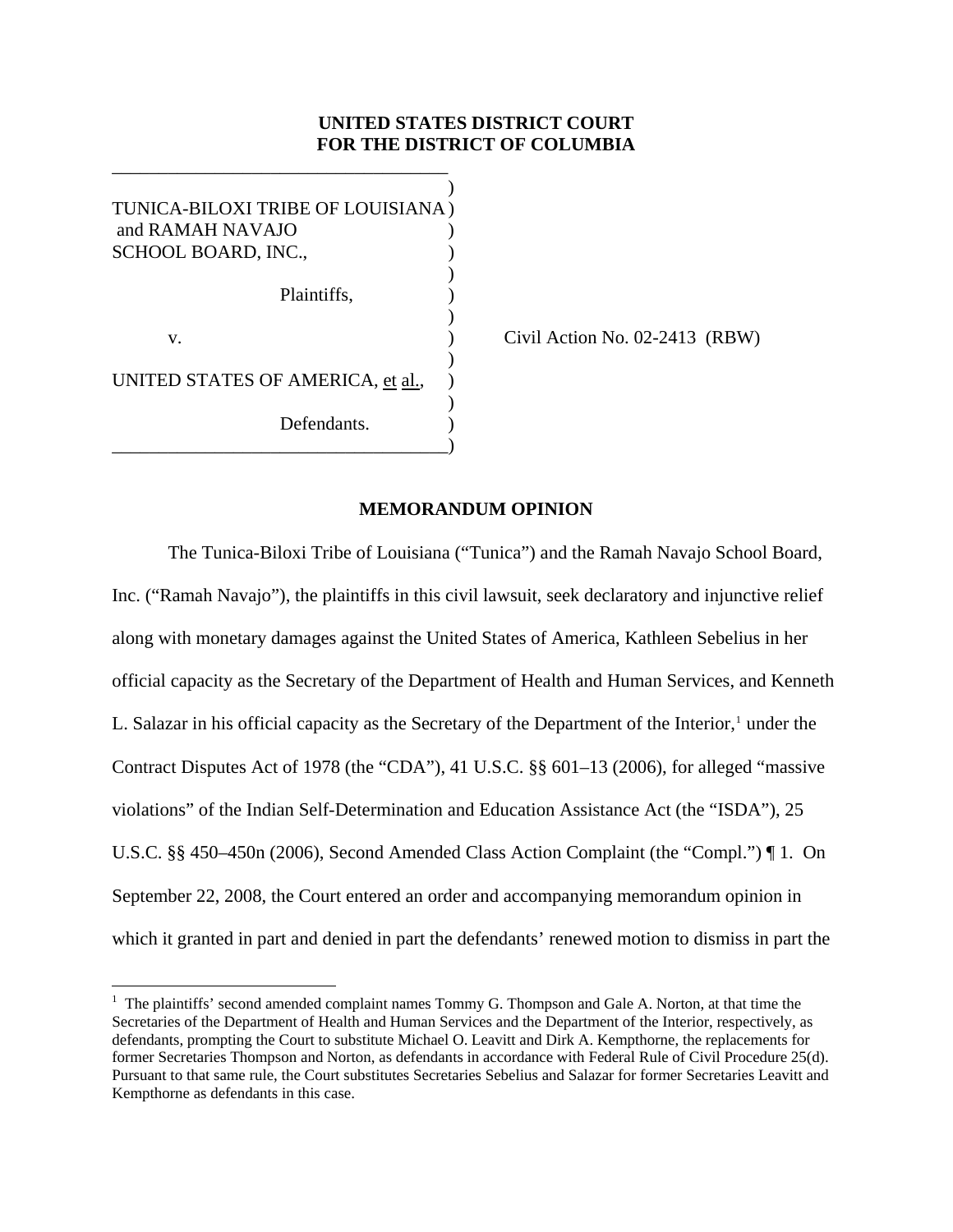plaintiffs' second amended complaint pursuant to Federal Rule of Civil Procedure 12(b)(1) and for summary judgment pursuant to Federal Rule of Civil Procedure 56, and denied in part the plaintiffs' renewed cross-motion for partial summary judgment pursuant to Rule 56. Currently before the Court is the Defendants' Motion for Clarification of the Opinion and Order of September 22, 2008 (the "Defs.' Mot."), which the Court construes as a motion for partial reconsideration pursuant to Federal Rule of Civil Procedure 54, and the Plaintiffs' Motion for Leave to File [A] Second Supplemental Complaint pursuant to Federal Rule of Civil Procedure 15(d) (the "Pls.' Mot.").<sup>2</sup> After carefully considering the parties' motions and the memoranda of law and exhibits filed in connection with those motions,<sup>[3](#page-1-1)</sup> the Court concludes that it must deny both the defendants' motion for partial reconsideration and the plaintiffs' motion for leave to file a supplemental complaint for the reasons that follow.

The defendants' motion for partial reconsideration is easily resolved. Their sole request is that the Court reconsider its dismissal of all claims for damages against Secretary Salazar insofar as that dismissal is "without prejudice." Defs.' Mot. ¶¶ 4–9. But the basis for the Court's dismissal of those claims was its lack of subject-matter jurisdiction over those claims, Tunica-Biloxi Tribe of La. v. United States, 577 F. Supp. 2d 382, 399–402 (D.D.C. 2008), and

 $\overline{a}$ 

<span id="page-1-0"></span> $2$  On January 15, 2009, the Court issued an order directing the plaintiffs to show cause why the Court should not dismiss the Secretary of the Interior (at that time, former Secretary Kempthorne) from this case based upon the terms of a settlement agreement entered into in a collateral case before the United States District Court for the District of New Mexico captioned as Ramah Navajo Chapter v. Salazar, No. CIV 90-0957 LH/KBM ACE (D.N.M.). The plaintiffs have not only filed a response to that order to show cause, but have also filed a motion seeking declaratory relief with respect to that same agreement and reinstatement of their prior motion for certification of a class under Federal Rule of Civil Procedure 23(b)(3), which the defendants have moved to stay. The Court will resolve these matters at a later date.

<span id="page-1-1"></span> $3\,$  In addition to the parties' motions, the Court considered the following documents in reaching its decision: (1) the Plaintiffs' Response to Defendants' Motion for Clarification of the Court's Opinion and Order of September 22, 2008, (2) the Reply in Support of Defendants' Motion for Clarification of the Court's Opinion and Order of September 22, 2008, (3) the Plaintiffs' Memorandum in Support of Motion for Leave to File Second Supplemental Complaint, (4) the Defendants' Opposition to Plaintiffs' Motion for Leave to File Second Supplemental Complaint (the "Defs.' Opp'n"), and (5) the Plaintiffs' Reply in Support of Motion for Leave to File Second Supplemental Complaint (the "Pls.' Reply").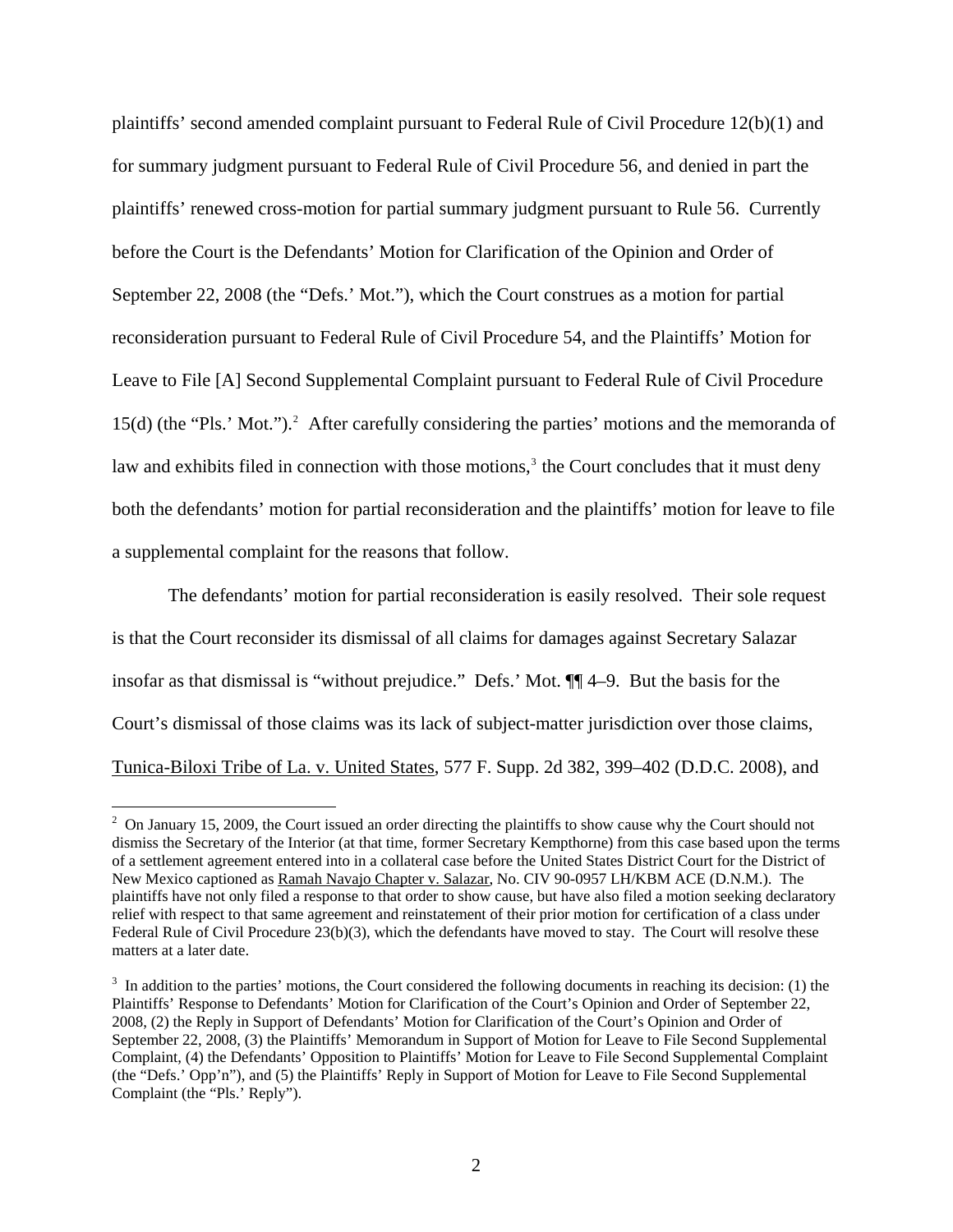"dismissals for lack of jurisdiction are not decisions on the merits and therefore have no res judicata effect on subsequent attempts to bring suit in a court of competent jurisdiction." Kasap v. Folger Nolan Fleming & Douglas, Inc., 166 F.3d 1243, 1248 (D.C. Cir. 1999). Thus, "where a court lacks subject[-]matter jurisdiction, it also lacks the power to dismiss with prejudice." Hernandez v. Conriv Realty Assocs., 182 F.3d 121, 123 (2d Cir. 1999). The defendants' motion is therefore without merit and must be denied as a consequence.

The plaintiffs' motion for leave to file a second supplemental complaint is more complicated. Federal Rule of Civil Procedure 15(d) provides that the Court "may, on just terms, permit a party to serve a supplemental pleading setting out any transaction, occurrence, or event that happened after the date of the pleading to be supplemented." In this case, the plaintiffs seek leave to file a second supplemental complaint adding additional CDA claims that were denied (either actually or constructively) in 2007 and 2008 by the Indian Health Service (the "IHS"), the agency within the Department of Health and Human Services responsible for reviewing CDA claims submitted by tribes and tribal organizations in its capacity as the contracting officer for the self-determination contracts giving rise to those claims. Pls.' Mot. ¶¶ 1–4. The defendants oppose this motion on two grounds: (1) that the plaintiffs' request, if granted, would "unnecessarily delay the progress of this case," Defs.' Opp'n at 6, and (2) "on futility grounds," id. at 9.

The defendants' first argument—that it would be unduly prejudicial to them to permit the filing of supplemental pleadings—is without merit. The Court has previously "hesitate[d] to address" the merits of the plaintiffs' remaining claims precisely because only "one asserted accounting irregularity" is identified in those claims and there are "many other asserted problems in that methodology" that, to this point, have been "outside the Court's purview." Tunica-Biloxi,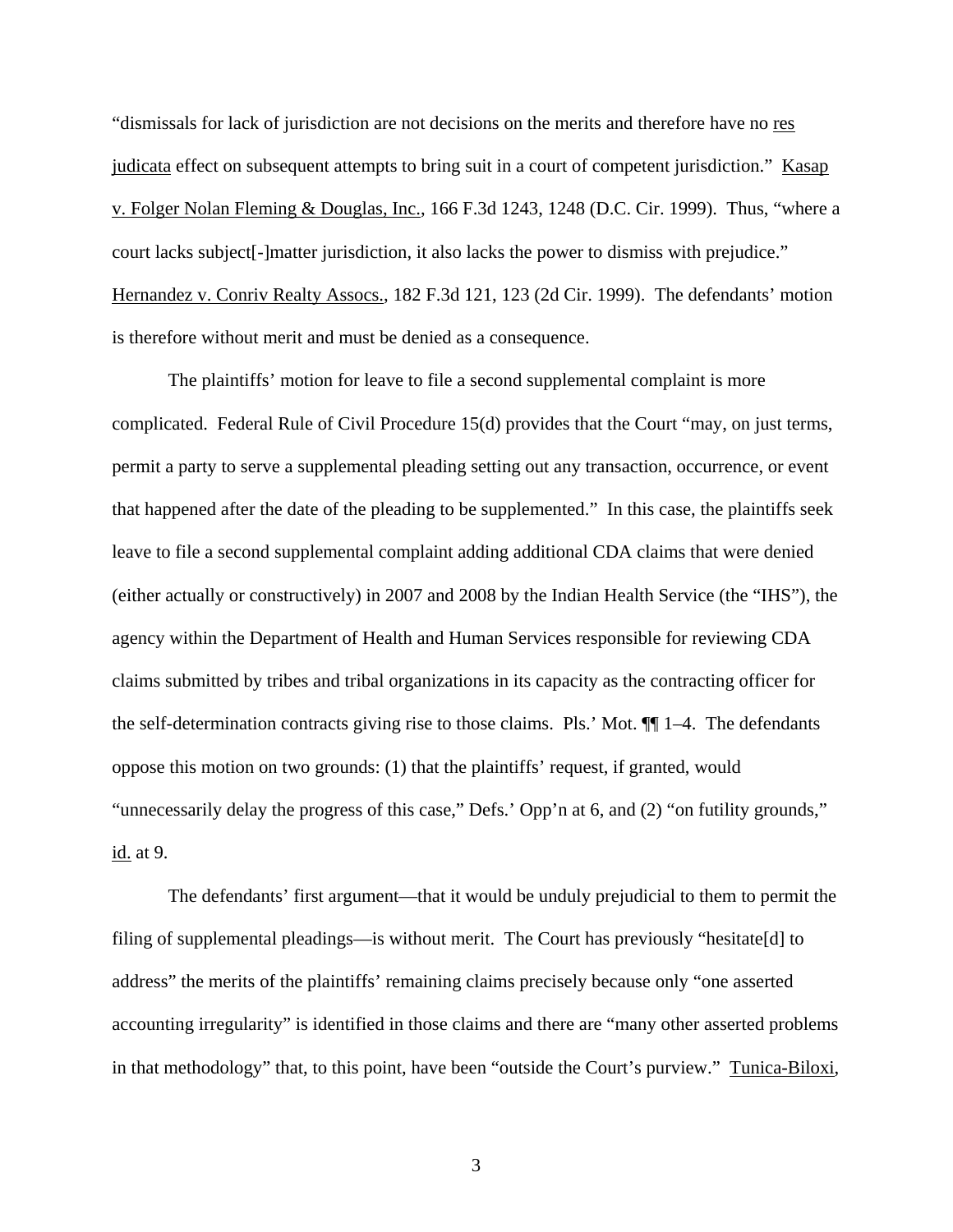577 F. Supp. 2d at 426. The Court thus declined to resolve the balance of the parties' crossmotions for summary judgment so that the plaintiffs would have "[an] opportunity to attempt to consolidate any other claims they desire to pursue in one forum and in one proceeding." Id.

Subsequent events confirm the wisdom of this approach. On March 12, 2009, Tunica initiated a second lawsuit in this Court out of concerns that its CDA claims for fiscal years 2001– 05 might be time-barred otherwise. See generally Tunica-Biloxi Tribe of La. v. United States, Civil Action No. 09-481 (RBW) (D.D.C.). This second lawsuit threatens to fragment the plaintiffs' claims into separate proceedings notwithstanding the fact that the two proceedings will share two of the three parties in this case and, assuming Ramah Navajo was permitted to raise its supplemental claims in this case, will involve the same substantive issues as well. This situation is manifestly inefficient, but the solution to this problem is to consolidate all of the plaintiffs' claims in one proceeding, not to force Ramah Navajo to initiate a third civil lawsuit regarding the exact same issues.

 Nevertheless, the Court agrees with the defendants that the plaintiffs' motion must be denied because the claims raised by the plaintiffs in their proposed second supplemental complaint are futile. "Motions to amend under [Federal Rule of Civil Procedure] 15(a) and motions to supplement under Rule 15(d) are subject to the same standard," Wildearth Guardians v. Kempthorne, 592 F. Supp. 2d 18, 23 (D.D.C. 2008), and motions to amend under Rule 15(a) may be denied where there is some "apparent or declared reason" for doing so, such as the "futility of [the] amendment," Foman v. Davis, 371 U.S. 178, 182 (1962); i.e., when "the proposed pleading would not survive a motion to dismiss," Nat'l Wrestling Coaches Ass'n v. Dep't of Educ., 366 F.3d 930, 945 (D.C. Cir. 2004). Thus, "in deciding whether to grant or deny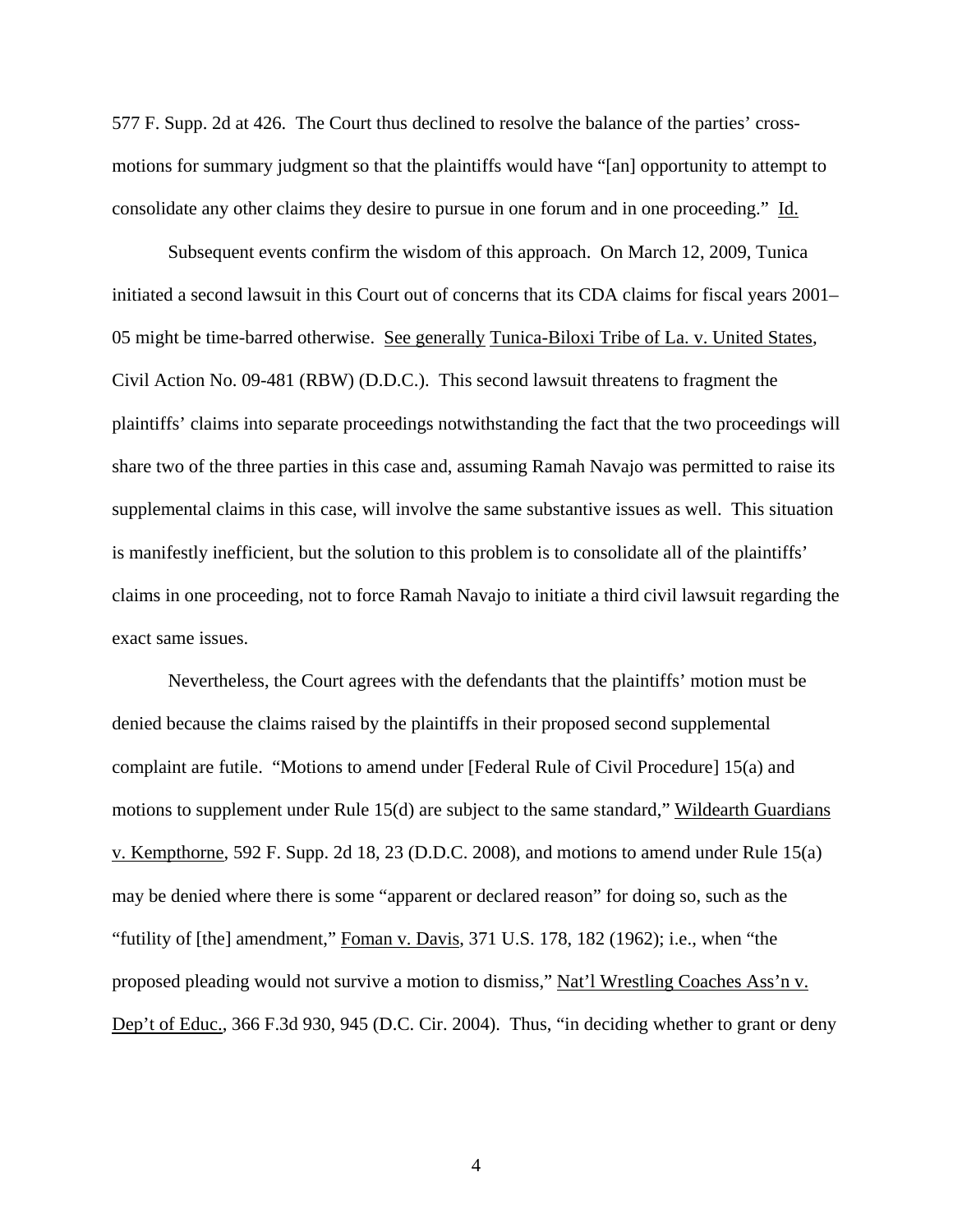a motion to supplement, the Court may consider the merits of the proposed new pleading." Burka v. Aetna Life Ins. Co., 945 F. Supp. 313, 317 (D.D.C. 1996).

 The defendants assert that it would be futile for the plaintiffs to supplement their second amended complaint in the manner proposed by the plaintiffs because the claims raised in the plaintiffs' proposed second supplemental complaint were not properly presented to the IHS. Defs.' Opp'n at 9–14. Specifically, the defendants argue that in its letter outlining its CDA claims, "Tunica [did] not break down each [of its] claim[s] by [the] amount claimed[,] nor [did] it provide any calculations to show how it derived [the total] amount [claimed]," id. at 11, and that Ramah Navajo, in addition to making these same errors, id. at 13, is attempting to bring its claims before this Court without first affording the IHS a reasonable amount of time to address them as required by 41 U.S.C.  $\S$  605(c), id. at 13–14. The plaintiffs counter that "[e]ach plaintiff has submitted in writing to the contracting officer a clear and unequivocal statement of its claims[, e]ach claim was properly certified[, and] [e]ach presentment noted that the adverse adjustments complained of were reciprocally reinforcing and cumulative, compounding from year to year through the carry-forward process." Pls.' Reply at 5. They deem this level of specificity in the claims to be sufficient, noting that "[d]etailed mathematical calculations are not required for presentation." Id. at 5–6. Further, they assert that Ramah Navajo's claims should be "deemed denied" based on the "passage of time" since their submission to the IHS in June of 2007. Id. at 5.

 This Court has previously "described the exhaustion requirements of the CDA, which must be followed by the plaintiffs pursuant to 25 U.S.C. § 450m-1, as a jurisdictional prerequisite to the filing of a complaint under the CDA." Tunica-Biloxi, 577 F. Supp. 2d at 407– 08 (internal citation and quotation marks omitted). The plaintiffs "do not suggest that this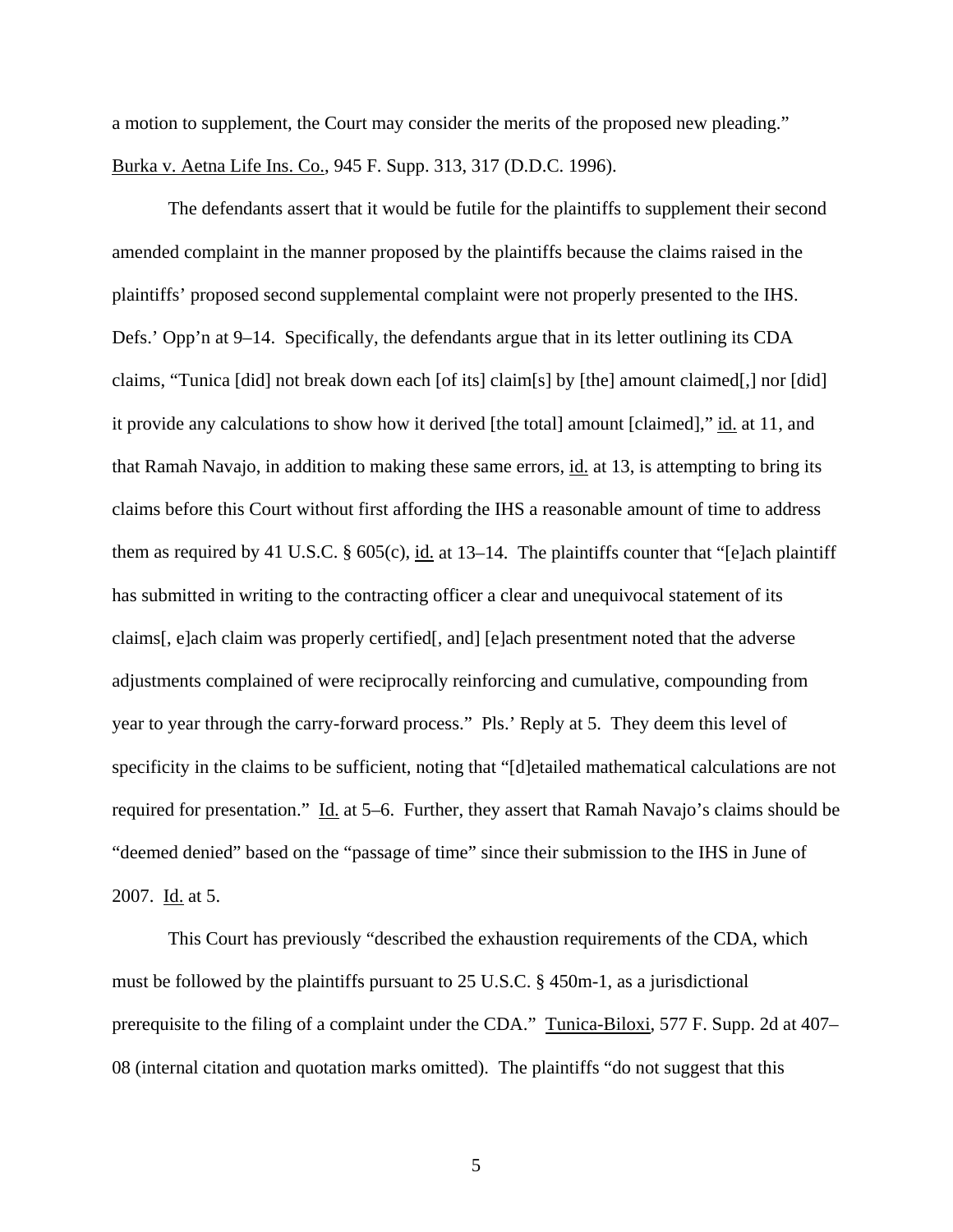determination was incorrect." Id. at 408. Thus, the Court concludes once again that it should

"adhere to its own law of the case regarding this matter and deem the plaintiffs' compliance with

the exhaustion requirements of the CDA to be a jurisdictional prerequisite to the Court's

consideration of those claims." Id.

The Court has also previously described in some detail the level of specificity required

for a CDA claim to satisfy the presentment requirement of the CDA. As the Court explained in

the memorandum opinion accompanying its September 22, 2008 order:

There is "no requirement in the [CDA] that a 'claim' must be submitted in any particular form or use any particular wording;" rather, "[a]ll that that is required is that the contractor submit in writing to the contracting officer a clear and unequivocal statement that gives the contracting officer adequate notice of the basis and amount of the claim." Contract Cleaning Maint., Inc. v. United States, 811 F.2d 586, 592 (Fed. Cir. 1987). The requirement that the contractor provide notice of the amount of the claim means only that "the amount claimed must be stated in a manner which allows for reasonable determination of the recovery available at the time the claim is presented and/or decided by the contracting officer." Metric Constr. Co. v. United States, 1 Cl. Ct. 383, 391 (1983). Thus, the contractor need not actually spell out the amount of damages arising from its claim if "the amount of the claim would be easily determinable" through "simple arithmetic." Id. at 392.

## Id. at 410.

 Applying this standard to certain claims filed by Ramah Navajo for fiscal years 1999- 2003, the Court found in its prior memorandum opinion that those claims had been properly presented to the IHS. Id. The Court observed that "Ramah Navajo delineate[d] three separate claims against the IHS for each fiscal year between 1999 and 2003" in a letter submitted to that agency on September 21, 2005, and attached to that letter "a three-page spreadsheet delineating the damages suffered by Ramah Navajo with respect to each of these claims for each of the fiscal years addressed in the letter." Id. Thus, "[w]hile the spreadsheet [was] hardly a model of clarity,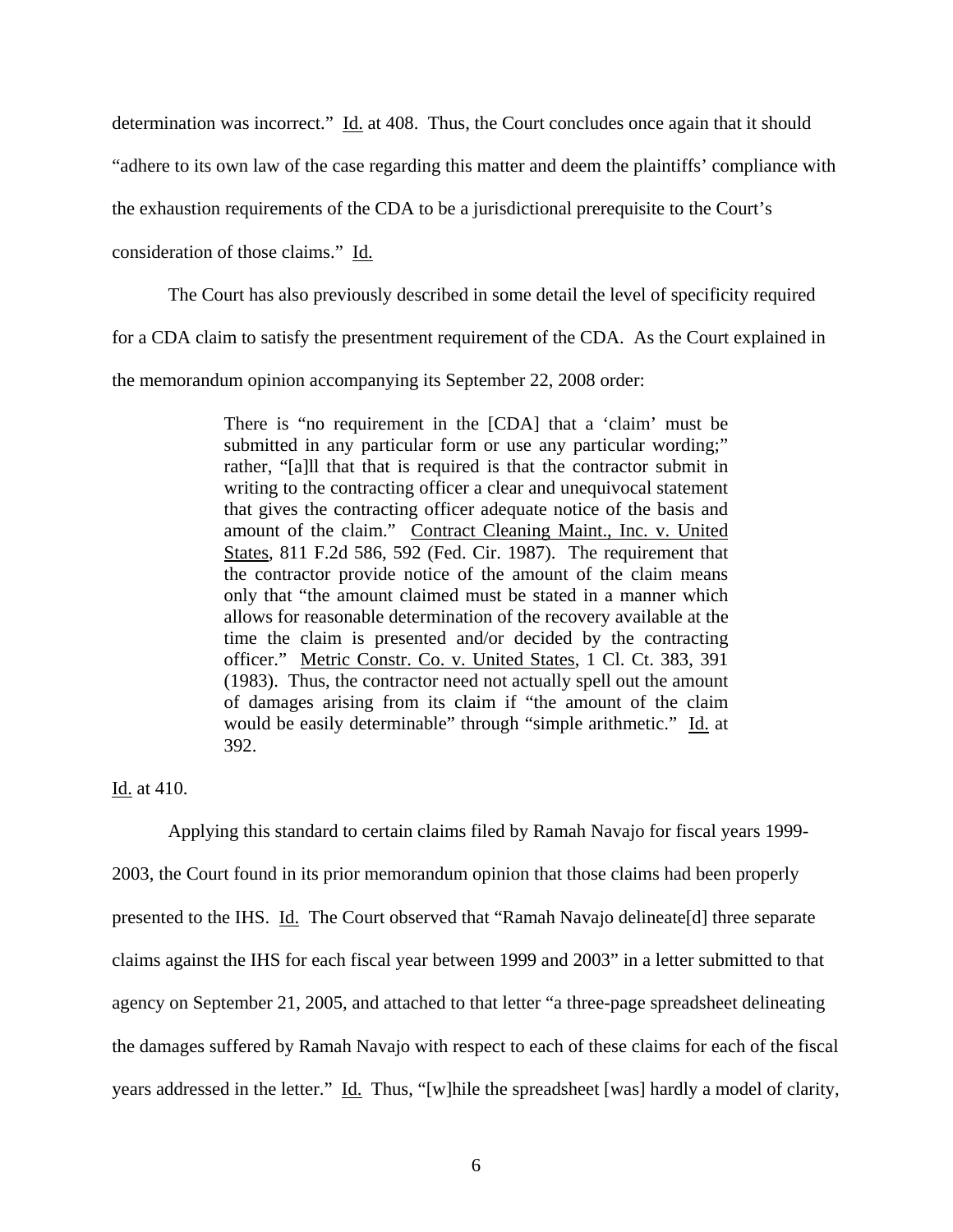it nevertheless provide[d] sufficient information for a reviewing agency like the IHS to calculate the amount of damages alleged for each claim through 'simple arithmetic.'" Id.

 The claims described in the plaintiffs' proposed second amended complaint are a far cry from the detailed calculations set forth in Ramah Navajo's September 21, 2005 submission to the IHS. As the defendants correctly state, Tunica outlines five different claims spanning five different fiscal years in a single letter to the IHS, but it fails to even designate the damages it allegedly incurred on a claim-by-claim basis, let alone explain how it arrived at those numbers. See Defs.' Opp'n, Ex. B (Letter from Earl J. Barbry, Sr., Chairman, Tunica-Biloxi Tribe of Louisiana, to Ralph W. Ketcher, Jr., Acting Senior Contracting Officer, Indian Health Service (Sept. 14, 2007)) at 4 (itemizing damages by year from 2001 to 2005, and explaining that these itemized figures reflect the tribe's "best estimates"). Ramah Navajo's claim is slightly more detailed: it has attached another spreadsheet to its letter to the IHS in which it segregates its claims based upon asserted errors in their calculation of one component (the "direct cost base") of the formula used to determine the amount of indirect cost funding for Ramah Navajo (the "Rate Dilution Claims") from claims based upon various alleged errors in the application of that methodology where there are shortfalls in the payments to or over-recoveries by Ramah Navajo (the "Carry-Forward Claims"). Id., Ex. A (Letter from Bennie Cohoe, Executive Director, Ramah Navajo School Board, Inc., to Veronica Zuni, Contracting Officer, Albuquerque Area Office, Indian Health Service (June 22, 2007)) at 5–7. But Ramah Navajo does not separate its Carry-Forward Claims into claims based on alleged accounting irregularities regarding the carrying forward of shortfalls in tribal funding and claims based on alleged accounting irregularities regarding the carrying forward of overpayments to the plaintiffs, and it never explains how it arrives at the figures deployed throughout its spreadsheets. See id. (listing only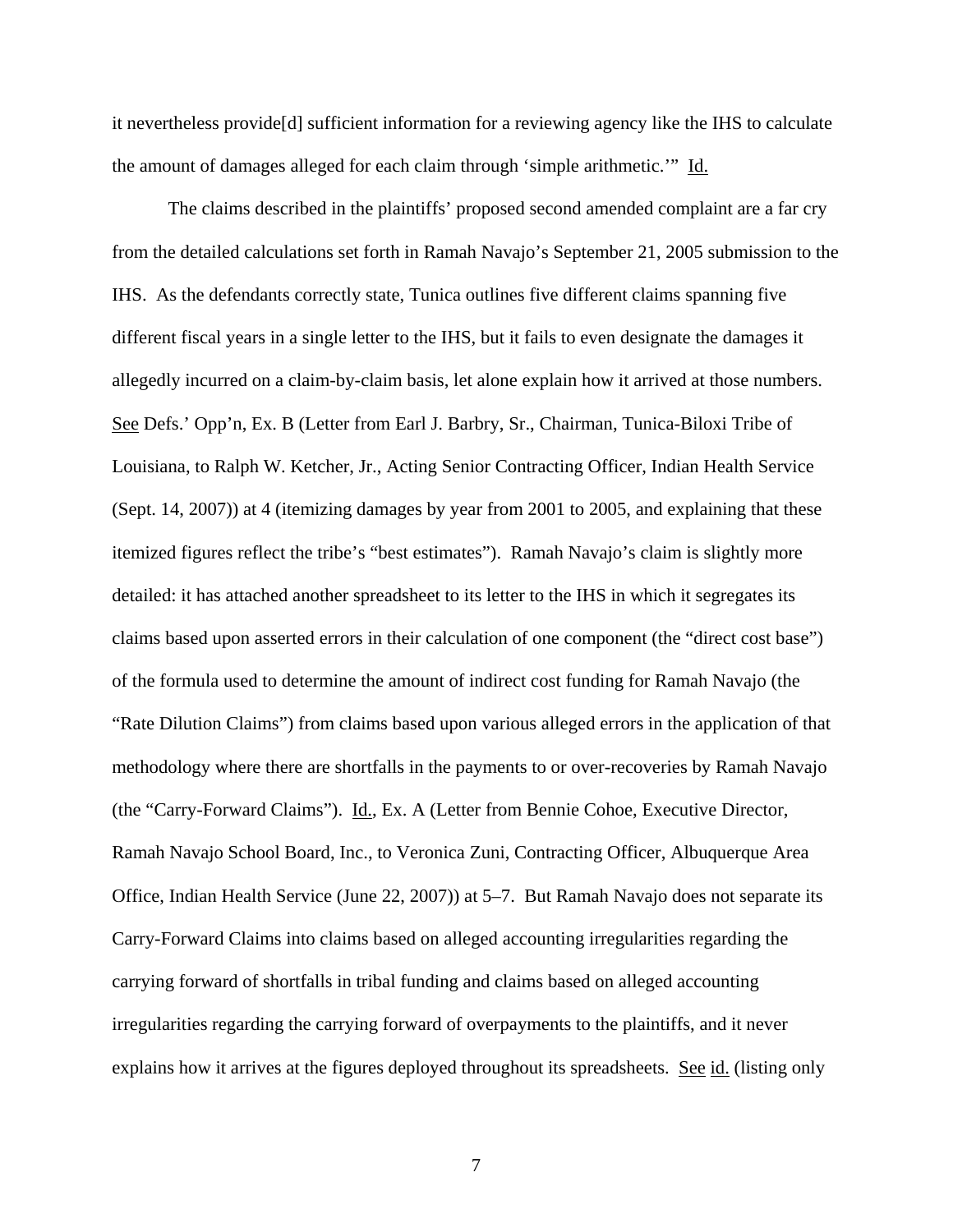the corrected carry forwards and direct cost base as calculated by Ramah Navajo for fiscal years 2004–06).

 Notwithstanding these concerns, the Court might be inclined to conclude that the plaintiffs' description of their claims in the narratives of their respective letters to the IHS satisfy the notice requirement of the CDA if the IHS could translate the substance of the plaintiffs' claims into specific dollar amounts on its own. After all, the plaintiffs need only state their claims "in a manner which allows for reasonable determination of the recovery available" to them, and the claims at issue here, being entirely methodological in nature, are uniquely reducible to specific figures through the use of "simple arithmetic." Tunica-Biloxi, 577 F. Supp. 2d at 410 (internal citation and quotation marks omitted). All the IHS would have to do is adjust its own carry-forward and direct cost base calculations to reflect the corrections demanded by the plaintiffs.

 However, as is apparent from the IHS's letter to Tunica rejecting that plaintiffs' claims for fiscal years 2001–05, the IHS is not equipped to make the sort of calculations contemplated by the Court because that agency does not calculate the indirect cost rate used to determine the plaintiffs' indirect cost funding for a given fiscal year. Rather, it is the National Business Center (the "NBC"), an agency within the Department of the Interior, that performs this calculation. See Defs.' Opp'n, Ex. C (Letter from Ralph W. Ketcher, Jr., Senior Contracting Officer, to Earl Barbry, Sr., Chairman, Tunica-Biloxi Tribe of Louisiana (Mar. 26, 2008)) at 6 ("Tunica has asserted that its contract with [the] IHS must be reformed because its indirect cost rate was improperly calculated by [the] NBC. . . . As the awarding agency, [the] IHS does not calculate [indirect cost] rates, but [it] will use them to calculate [indirect cost] funding if a tribal contractor has a current rate."). Thus, by presenting their alleged damages in such a conclusory fashion, the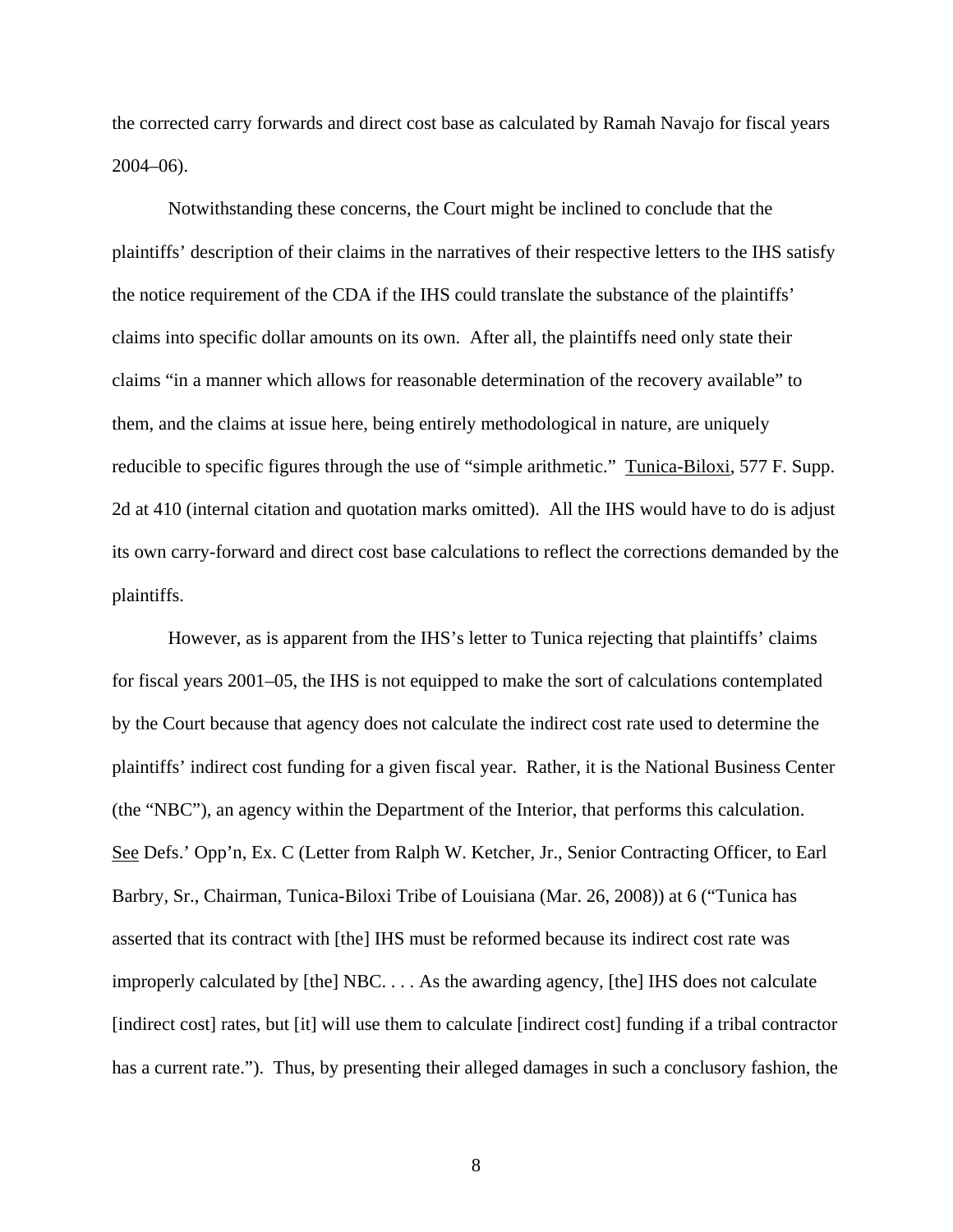plaintiffs have presented the IHS with two equally untenable options: either accept the plaintiffs' representations with regards to damages on faith, or somehow reconstruct calculations that the agency did not perform and that are neither reproduced nor explained by the plaintiffs in their submissions to that agency.<sup>[4](#page-8-0)</sup>

 The Court therefore concludes that the plaintiffs have not properly presented the claims in their proposed second supplemental complaint to the IHS. The claims presented by the plaintiffs in their letters and attached documents to the IHS do not provide sufficient information for that agency to assess the amount of damages (if any) suffered by the plaintiffs. Consequently, the Court lacks subject-matter jurisdiction over those claims, and any supplemental pleading attempting to raise them would be futile. The plaintiffs' motion for leave to file a supplemental complaint must be denied.<sup>[5](#page-8-1)</sup>

 In light of this analysis, the Court will enter a separate order denying both the defendants' motion for partial reconsideration and the plaintiffs' motion for leave to file a supplemental complaint. Further, the Court will enter a separate order in Tunica's related lawsuit for it to show cause why the Court should not dismiss the amended complaint in that case for lack of

<span id="page-8-0"></span><sup>&</sup>lt;sup>4</sup> One might argue that the IHS could have requested that the NBC—which, after all, is simply another arm of the same government—either provide the data necessary to make the calculations that would reduce the plaintiffs' claims to a monetary figure or run those calculations itself. But the CDA's exhaustion requirement demands a "clear and unequivocal statement" of the claim to "the contracting officer," and the contracting officer in this case was the IHS, not the NBC or the Department of the Interior. Contract Cleaning Maint., 811 F.2d at 592. Moreover, the plaintiffs could not have submitted their claims in good faith unless they had performed the mathematical calculations necessary to arrive at their claims for damages. Consequently, there is no excuse for the plaintiffs' failure to share those calculations with the IHS.

<span id="page-8-1"></span> $5$  On August 24, 2009, the defendants in Tunica's related case filed a motion to dismiss or for summary judgment, in support of which they argue, inter alia, that the Court lacks subject-matter jurisdiction over Tunica's claims because Tunica did not properly present its claims to the IHS as required by 25 U.S.C. § 450m-1—essentially, the same arguments advanced in support of the defendants' position that the plaintiffs' motion for leave to file a supplemental complaint in this case is moot. Memorandum of Points and Authorities in Support of Defendants' Motion to Dismiss or, in the Alternative, for Summary Judgment at 14–17, Tunica-Biloxi Tribe of La. v. United States, Civil Action No. 09-481 (D.D.C. Aug. 24, 2009). The Court will therefore enter an order in that case granting the defendants' motion and dismissing Tunica's complaint for lack of subject-matter jurisdiction.